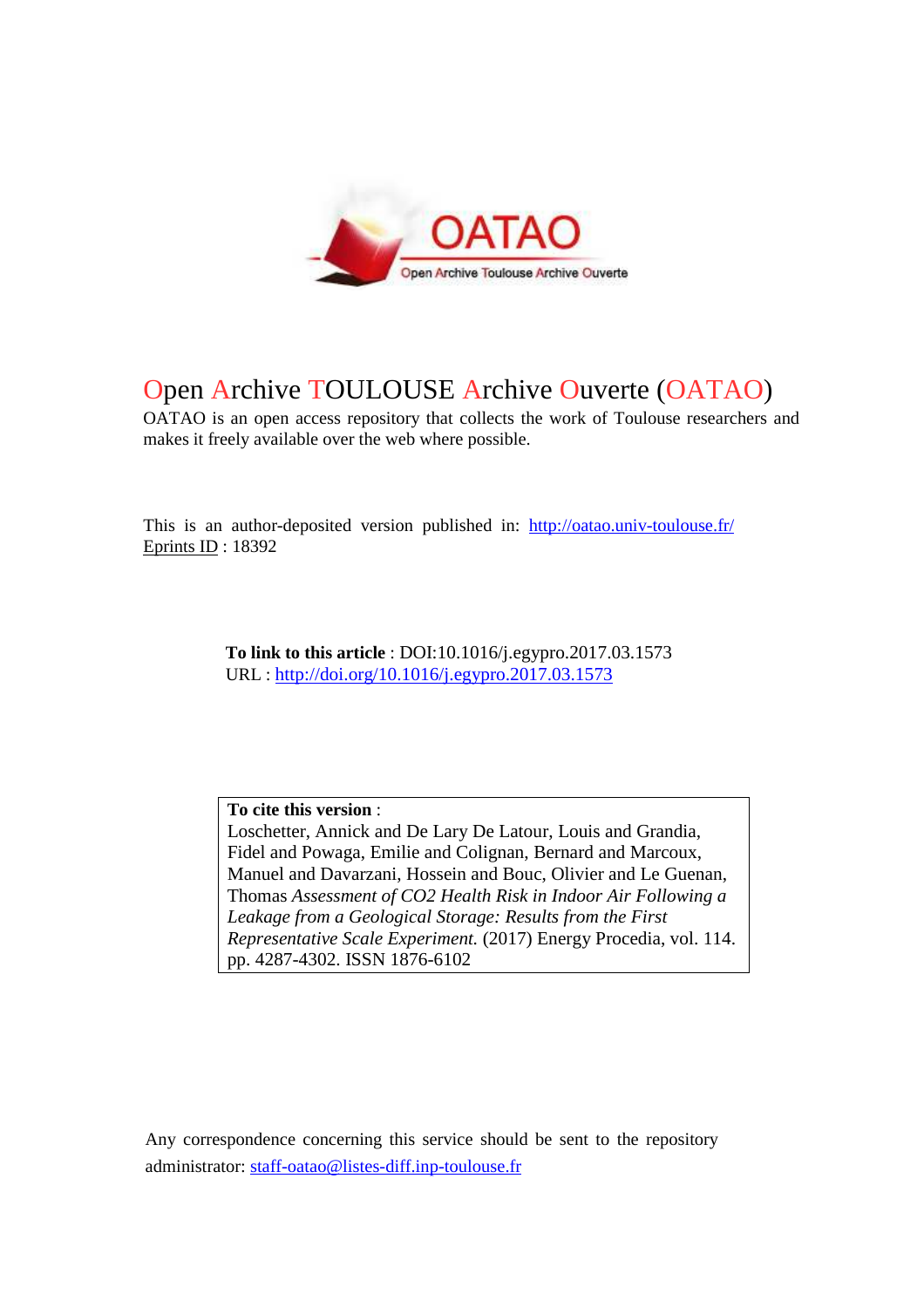# 13th International Conference on Greenhouse Gas Control Technologies, GHGT-13, 14-18 November 2016, Lausanne, Switzerland

# Assessment of  $CO<sub>2</sub>$  health risk in indoor air following a leakage from a geological storage: results from the first representative scale experiment

# LOSCHETTER Annick<sup>a\*</sup>, DE LARY DE LATOUR Louis<sup>a</sup>, GRANDIA Fidel<sup>b</sup>, POWAGA Emilie<sup>c</sup>, COLLIGNAN Bernard<sup>c</sup>, MARCOUX Manuel<sup>d</sup>, DAVARZANI Hossein<sup>a</sup>, BOUC Olivier<sup>a</sup>, LE GUENAN Thomas<sup>a</sup>

<sup>ª</sup>BRGM, 3 Avenue Claude Guillemin, 45060 Orléans, France<br><sup>b</sup>Amphos 21, Paseo de García Faria, 49-51, 08019 Barcelona, Spain<br><sup>c</sup>CSTB, 24 Rue Joseph Fourier, 38400 Saint-Martin d'Hères, France<br><sup>d</sup>IMFT, 2 Allée du Professeu

#### **Abstract**

If a leakage of  $CO_2$  out of a geological reservoir were to happen and to reach the vadose zone below a building,  $CO_2$ could migrate through the vadose and the building's slab and accumulate in the building, leading to possible acute risk for the inhabitants. A representative-scale experiment, including a prototype for a building, was developed to better understand and quantify this possible risk. It brought fruitful directions for further modeling work, since unexplained  $CO<sub>2</sub>$  peaks were observed in the prototype. Numerical simulations were carried out to address the variability of  $CO<sub>2</sub>$  concentrations considering the influence of soil and building properties as well as meteorological conditions, with promising results for risk analysis.

Keywords: CO<sup>2</sup> geological storage; leakage; intrusion; indoor exposure; risk for humans; exposure; experiment; modeling; risk analysis

 $*$  Corresponding author. Tel.:  $+33$  (0)2 38 64 38 22 E-mail address: a.loschetter@brgm.fr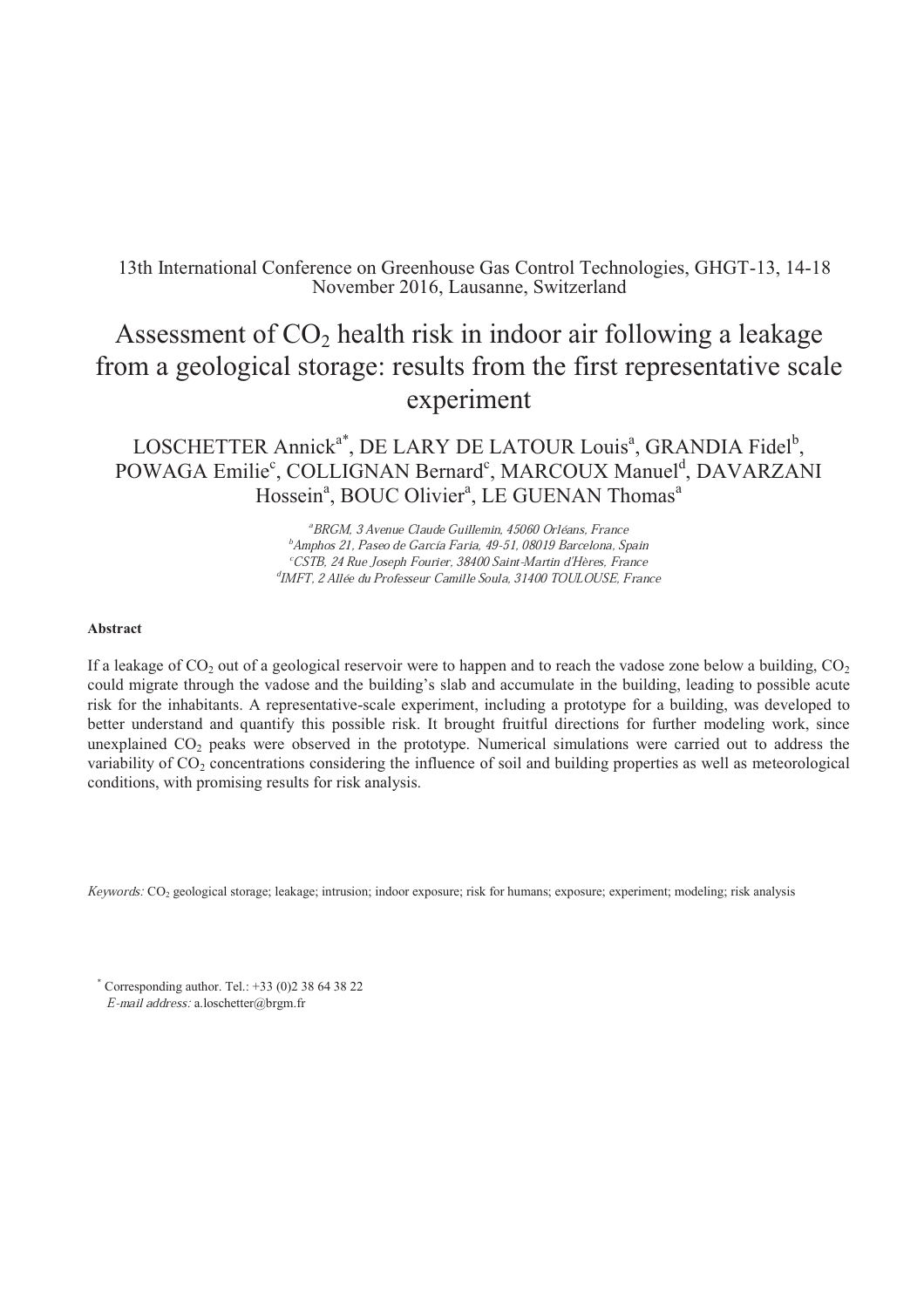### **1. Introduction**

Leakage of  $CO_2$  from geological reservoirs is one of the most fearsome unexpected scenarios for  $CO_2$  storage activities (e.g. [1]). If a leakage reaches the ground level, exposure to high  $CO<sub>2</sub>$  concentrations is more likely to occur in low ventilated spaces (pit dug in the ground, basement, building) where  $CO<sub>2</sub>$  could accumulate to high concentrations [2]. Significant literature and models about indoor exposure resulting from intrusion of soils gases in building are available in several domains (e.g., contaminated soils, radon, etc.)[3]. However, these approaches may not be appropriate for the assessment of consequences of  $CO<sub>2</sub>$  leakage, due to the specificity of  $CO<sub>2</sub>$  and to the singularities of the source in case of leakage from anthropic reservoirs. Furthermore, another singularity compared to many conventional approaches is that the risk due to  $CO<sub>2</sub>$  exposure should be evaluated considering acute concentrations in addition to evaluation of long term exposure to low concentrations [4]. It should be noted that  $CO<sub>2</sub>$ is a naturally occurring gas which exists in ambient air in low proportion (about 0.038% in volume or 380 ppm). It is harmless and even essential to life at low concentration, but it can become hazardous or even lethal at high concentration. The "15 min Short-Term Exposure Limit Level" of 3% used in the United States [5] gives an order of magnitude for potentially hazardous exposure. Thus, a specific approach is needed to enable a quantitative assessment of the risk for health and living in indoor environment in case of leakage from a reservoir reaching the unsaturated zone below the buildings. Some attempts were achieved by Stenhouse et al. [6] who proposed a basic conceptual model where  $CO<sub>2</sub>$  migrates from the wellhead to the dwelling without any attenuation or resistance during the transport via the upper soil layers or the foundation of the building. De Lary et al. [4] then proposed a refined approach that took into account attenuation by the unsaturated zone and the basements. This work showed that important parameters controlling the risk level in buildings are: the leakage flow rate, the thickness of the unsaturated zone, the permeability of the unsaturated zone, the building ventilation rate, the air permeability of the building slab. However, that study lacked of a validation by comparison to field experiments. Moreover, average static meteorological conditions and ventilation rate were assumed in simulations. This may compromise conservative risk analysis since acute exposure may be related to situations that deviate from average conditions. In this context, the IMPACT-CO<sub>2</sub> project (funded by ADEME and conducted by BRGM, CSTB, Amphos 21 and IMFT) aimed at understanding the possible migration of  $CO<sub>2</sub>$  to indoor environment and to refine knowledge and approaches for risk analysis. To achieve this goal, one of the main objectives of the project was to carry out a representative experiment. The aim of the experiment was to provide experimental data in order to discuss and validate models, and potentially to highlight influential phenomena. Once better understood, models can be used to

further investigate potential risks. An important challenge is to discriminate among the very large number of phenomena (and associated parameters) the most influential ones that may lead to adverse situations for human health. The paper first defines the scenarios for risk assessment (section 2), then presents the experiment and associated

modeling (section 3), the numerical modeling in view of risk analysis (section 4), and ends with a discussion of the results and conclusion (section 5).

# **2. Defining scenarios for risk assessment**

The objective of this preliminary task was to define scenarios that could be representative of leakage near the soil surface from deep storage sites. Recent projects have already determined leakage scenarios close to ground level (e.g. FP7 RISCS [7]). Nevertheless, those scenarios are often not focused on the impacts at ground level or do not bring enough details about the impacts on indoor air. Thus, we decided to define a list of appropriate scenarios for the IMPACT-CO2 project based on existing knowledge.

Defining leakage scenarios at ground level is rather difficult mainly because experience feedback in the field of CCS (Carbon Capture and Storage) is very limited due to the few sites in operation. To enable the determination of scenarios we reviewed the state of the art regarding: 1) leakages from natural and industrial analogues; 2) modeling of transfers in the geological media and in the unsaturated zone; 3)  $CO<sub>2</sub>$  injection experiments in the near surface. This review highlighted the very wide variability of leakage situations and possible flow rates. This led to select a very wide range of parameters in order to take into account the variability of the possible leakage situations. The proposed scenarios investigated are presented in Table 1.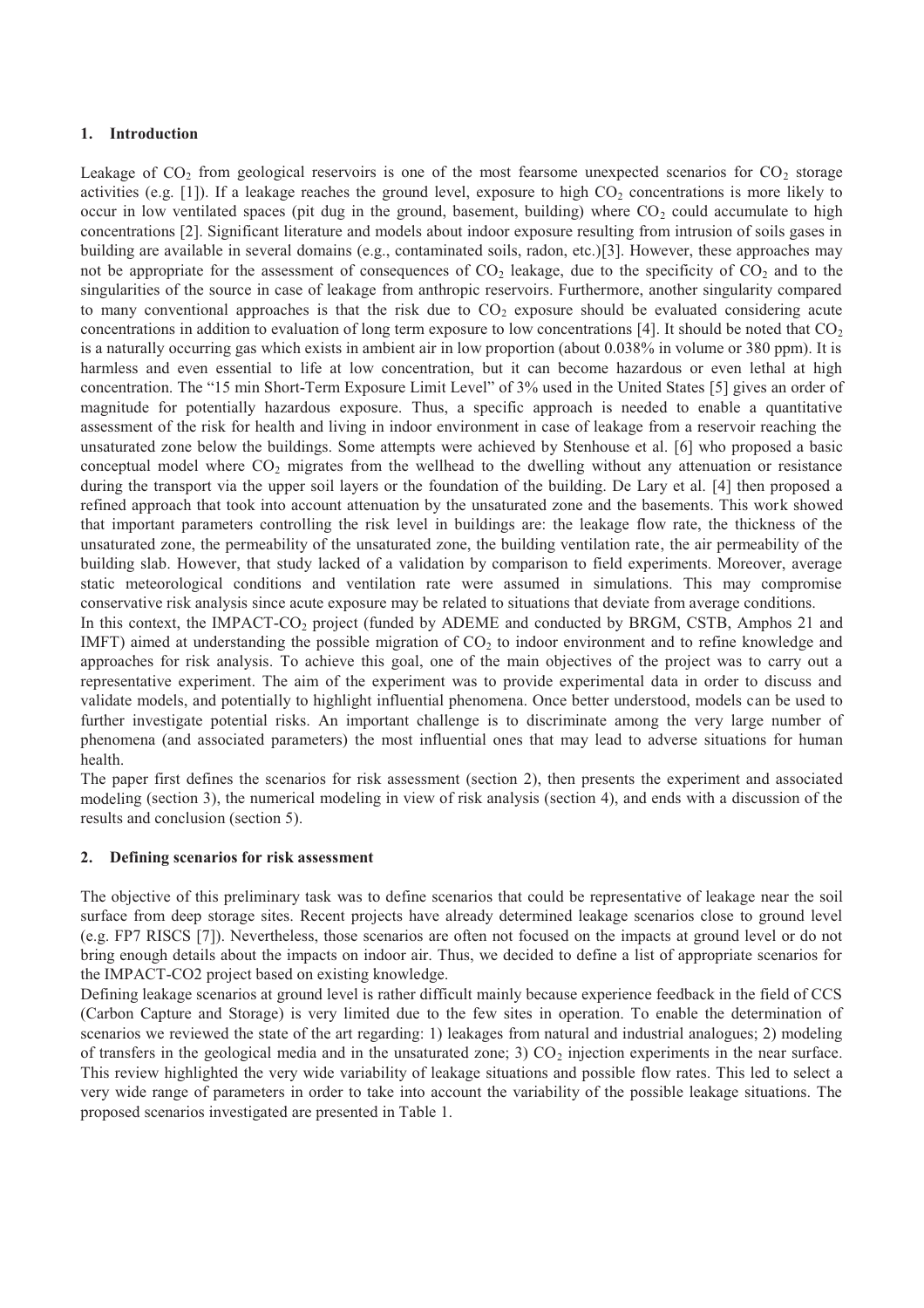The project focused on the downstream part of the scenario, without trying to relate it to causes of the  $CO<sub>2</sub>$  release. In fact, due to the complexity and the great number of possible situations, each cause (ex: leakage from well, fault, permeable zone) could lead to a wide range of leakage configurations in the shallow subsurface.

| Leakage scenario     | <b>Surface</b><br>(m <sup>2</sup> ) | <b>Flow rate</b>                                             |                                                                    | Depth         |  |
|----------------------|-------------------------------------|--------------------------------------------------------------|--------------------------------------------------------------------|---------------|--|
|                      |                                     | Min.                                                         | Max.                                                               |               |  |
| Point-source leakage |                                     | $10^3$ g/day<br>(1.16×10 <sup>-5</sup> kg/s)                 | $10^7$ g/day<br>$(0.116 \text{ kg/s})$                             | $5m$ to $30m$ |  |
| Surface leakage      | 250                                 | $10^2$ g/m <sup>2</sup> /day<br>(2.89×10 <sup>-4</sup> kg/s) | $10^4$ g/m <sup>2</sup> /day<br>$(2.89\times10^{-2} \text{ kg/s})$ |               |  |

Table 1 – Scenarios of special interest for health risk assessment in case of unexpected leakage from a geological reservoir

# **3. Presentation of the experiment and associated modeling**

The experiment was designed as injection tests at representative scale to study the resulting concentration in a prototype figuring a building. Its aim was to record the main phenomena controlling the migration of  $CO<sub>2</sub>$  through the unsaturated zone, and its intrusion and accumulation in buildings. The experimental results were also used to assess models. The experimental set-up is not intended to be used to investigate the whole range of scenarios aforeintroduced. It enables to inform models that are then used to perform sensitivity analysis. The experiment is not at real-scale but representative-scale. It is intermediate between a fully-controlled laboratory experiment and on-field observations in a complex environment. This compromise is intended to facilitate understanding without eliminating phenomena.

#### Experimental set-up

The experiment was performed in one cell of the  $PISCO_2$  facilities in the  $ESCO_2$  center in Ponferrada (León province, Spain). These facilities consist of a set of 18 experimental units or basins in which fluxes of  $CO<sub>2</sub>$  (from 1.0 to  $60 \mathrm{L} \cdot \mathrm{h}^{-1}$ ) are injected to monitor environmental impacts on surface and vadose zone (

Figure 1 and Figure 2). Each experimental basin consists of an infilling of sand and gravel, and is outlined by concrete. A gravel layer (0.2 m thick) is deposited at the bottom of the cell to preserve liquid flow drainage in order to maintain an unsaturated zone in the upper layers. A layer of coarse sand (2 m thick) overlies the gravel and represents the unsaturated horizon. The average grain size of the coarse sand is 3 mm, and it is quite homogeneous. The intrinsic permeability of the sand measured in laboratory is  $1 \times 10^{-10}$  m<sup>2</sup>. CO<sub>2</sub> is injected through a grid with 16 pinholes located at 2 m depth in the sand (Figure 2). The flux is set to 60 L·h<sup>-1</sup> for all our experiments.

The cell can optionally be filled with water through watering/raining from surface and controlled by a drainage system. The water table in the IMPACT-CO<sub>2</sub> experiments was set well below the injection level.

The gas accumulation experiments were performed using a metallic container of cylindrical shape, representative of a building (called "prototype"). The prototype consists of several components: a support (representative of the building foothold), a "bell" that represents the building itself, a gravel layer and an interface that are representative of the building basements (Figure 2). The bell was mounted on a 10 cm-thick gravel layer. This gravel layer was set into an excavation in the sand, and it is made of quartz so that it is not reactive with  $CO<sub>2</sub>$  and water. It covers the extension corresponding to the diameter of the bell and it is limited by the support. Over the gravel layer, an interface (2 cm thick) is mounted onto the support. This interface has a permeability equivalent to that expected in a real building with rather degraded foundation.

The basin and the bell system were covered by a tent to prevent raining and limit wind impact.

The prototype has a volume of ca.  $0.770 \text{ m}^3$  and has a number of air entries (valves) on the top. Indoor air can be pumped out from an outlet tube connected to a pump in order to impose a fixed ventilation rate and a depressurization in the prototype, mimicking a building.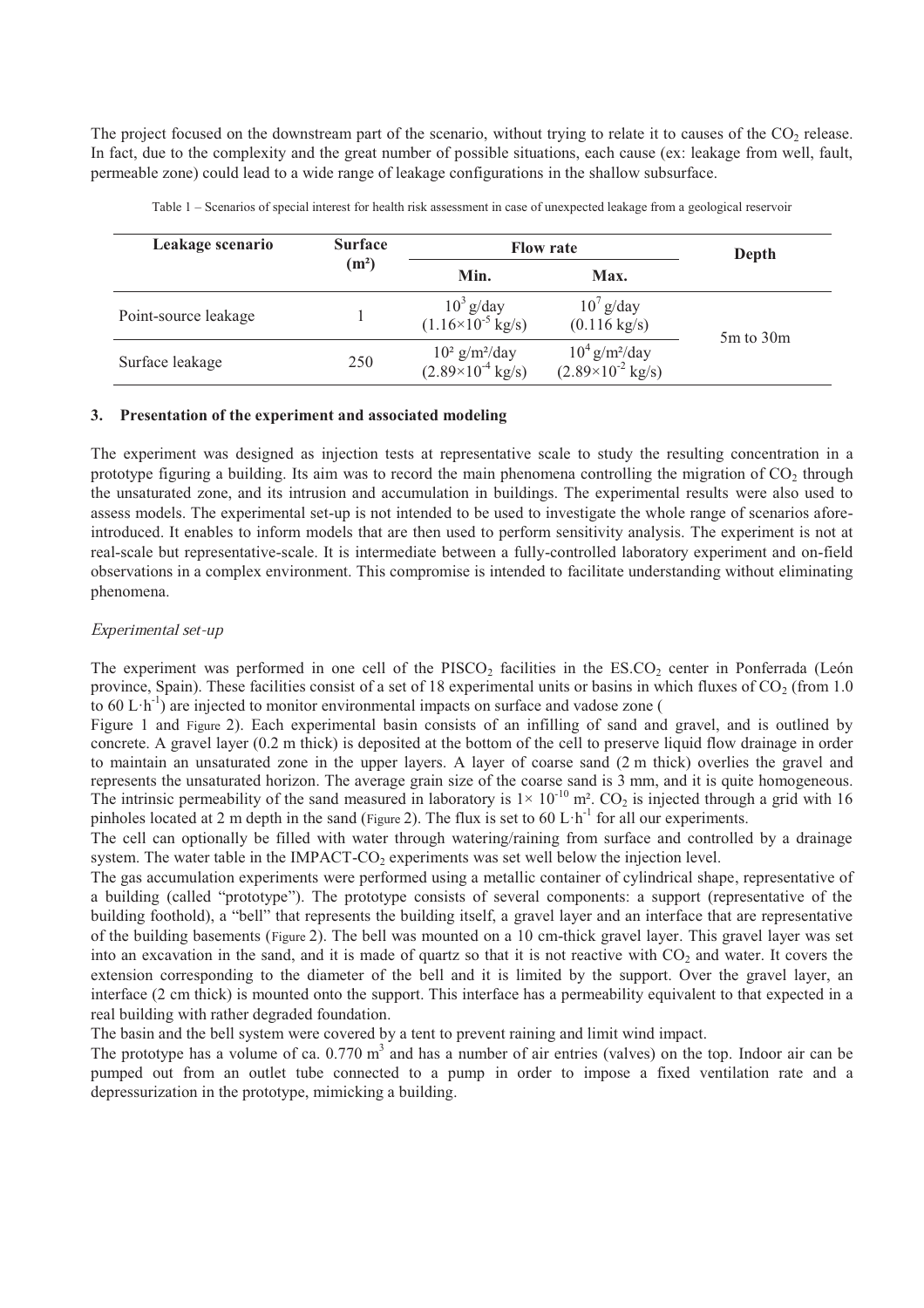In order to monitor the  $CO<sub>2</sub>$  concentration and the pressure, temperature and relative humidity, a number of sensors were installed inside/outside the bell and in the basin.

Preliminary tests were performed to verify the functioning of the whole device and determine the in situ permeability of the basin and the interface (about  $10^{-10}$  m<sup>2</sup>).



Figure 1 - View of the experimental set-up in the PISCO<sub>2</sub> facilities at Ponferrada. The sequence of pictures on right represents the installation of components.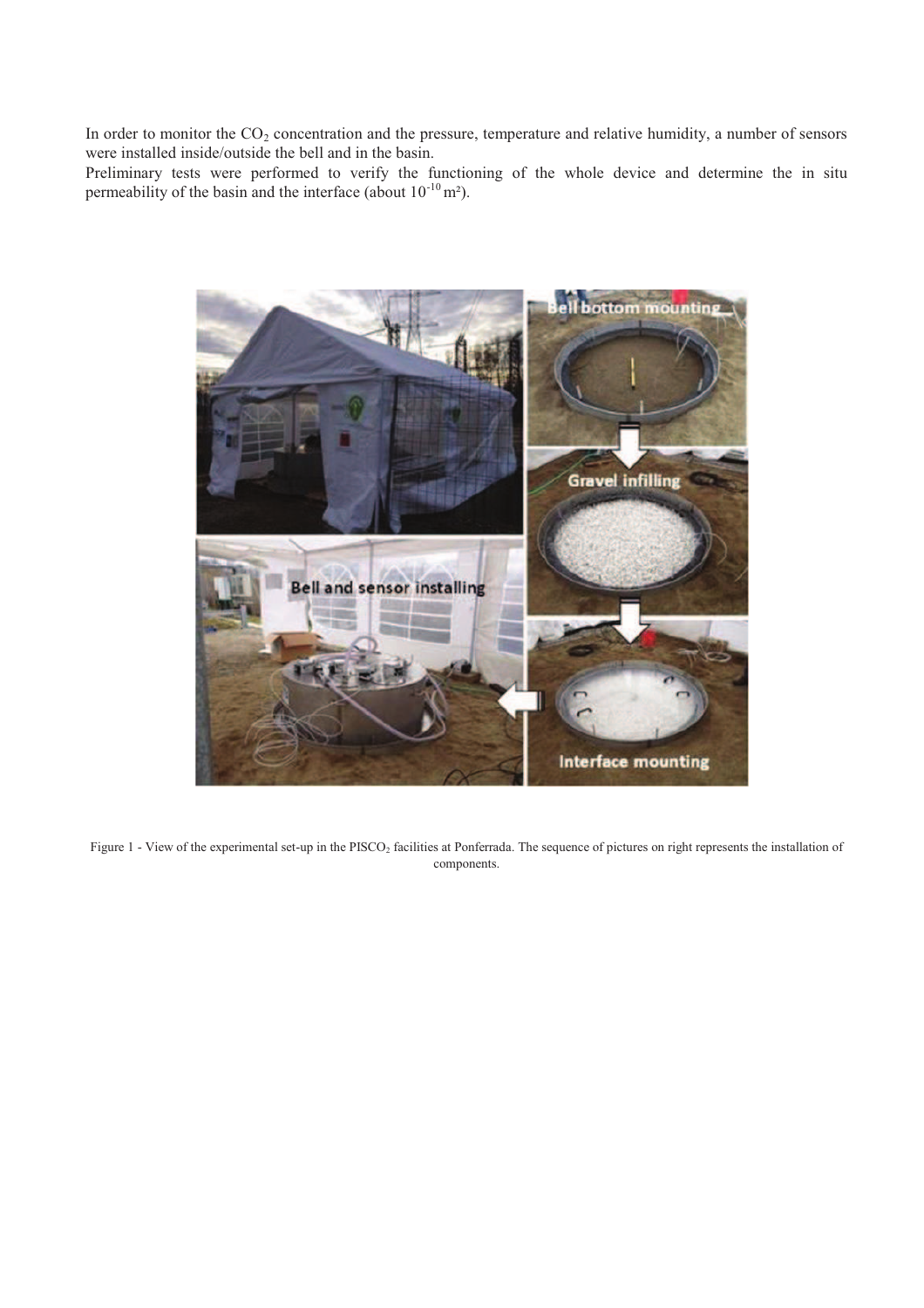

Figure 2- Scheme of the experimental set-up

#### Experimental results

Several sets of experiments of  $CO<sub>2</sub>$  injection were performed: first a set of three short-term experiments to test the influence of the depressurization in the prototype; then a longer experiment (5 days) to evaluate daily fluctuations. The first set of experiments was intended to determine the response of the system at different  $\Delta P$  conditions. This was carried out setting partially open the valves of the bell (fully closed,  $\frac{1}{4}$  open and  $\frac{1}{2}$  open), leading to depressurizations of respectively 18 Pa, 4 Pa and 1.2 Pa. The duration of these tests was short (4 hours). The injected  $CO<sub>2</sub>$  rapidly accumulated in the bell, reaching average concentrations around respectively 6000 ppm, 4000 ppm and 1200 ppm. The depressurization and ventilation rates thus strongly influence indoor concentration. Another very interesting outcome of this first set of experiments was the capture of a strong  $CO<sub>2</sub>$  concentration peak during the last experiment: the concentration increased in the prototype from around 1200 ppm to 6000 ppm (factor 5) very suddenly (1.5 hour), as illustrated in Figure 3. We did not find strong evidence explaining this peak. The importance of this observation relates to the nature of the risk considered. For contaminants such as radon for which chronic risk over long-time periods is feared, capturing the average concentration constitutes valuable information. For  $CO<sub>2</sub>$ , we are also concerned with acute risks over short-term periods in the order of few minutes. Thus average values do not bring sufficient information, and extreme values also need to be evaluated.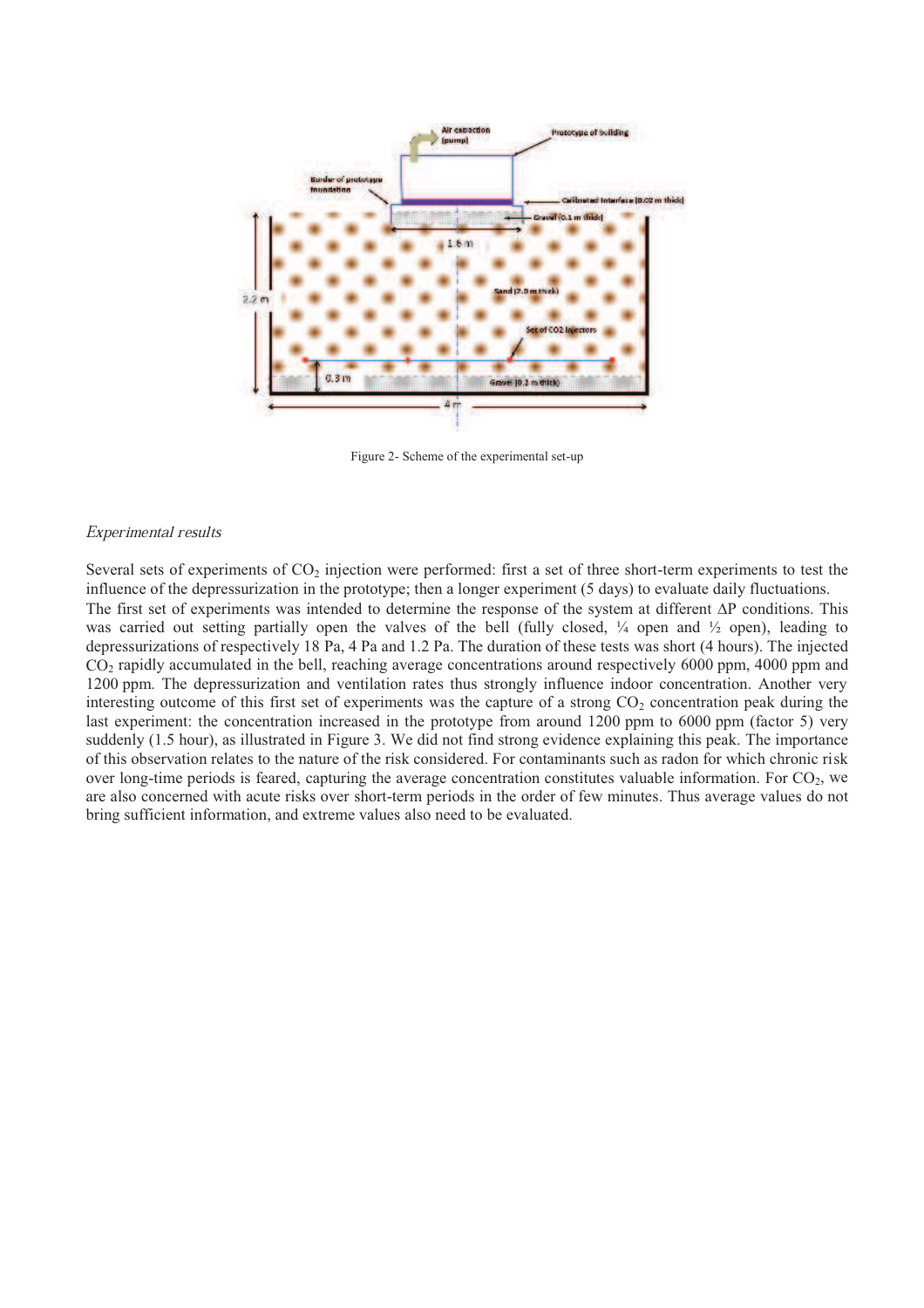

Figure 3 - Evolution of CO<sub>2</sub> concentration (black curve), temperature (red line), and relative humidity (green curve) in the prototype for the <sup>1</sup>/<sub>2</sub> open valve short experiment. Note the sharp peak in the CO<sub>2</sub> concentration during late morning - early afternoon.

Following this first set of experiments, we decided to perform a longer experiment, with the hope to capture new peaks and to explain their origin. This experiment lasted for almost 4 days in early February 2016 with relatively stable meteorological conditions (no much wind, and no rainfall). The depressurization was set at -10 Pa. The basin was emptied from  $CO<sub>2</sub>$  before the beginning of the experiment through pumping at high flow rate in the prototype  $(100 \text{ L.min}^{-1})$  during several weeks. Just before the experiment, the concentrations of CO<sub>2</sub> inside the bell and in the sand were 440 and 530 ppm, respectively.

The  $CO<sub>2</sub>$  concentration inside the bell started to increase from atmospheric background after 10 hours injection (Figure 4).The concentration increased until noon of the third day of injection (40 h after the onset of the experiment), reaching up to 8000 ppm. This maximum coincided with the lowest air temperature (3.8 ºC) and with the lowest humidity of the day. From noon till the evening,  $CO_2$  concentration dropped down to 4100 ppm. During the night,  $CO<sub>2</sub>$  increased reaching sensor saturation (10,000 ppm) and then decreased in the morning when temperatures and humidity started to increase. This daily cycle was repeated in the next 24 hours. The variations are significant, with extreme concentrations overpassing twice the average concentration. Another interesting result comes from the concentration recorded in the soil (10 cm below the surface) outside of the prototype perimeter: it is anti-correlated with the indoor concentration. This behaviour seems to suggest that some process is perturbing the access of injected gas inside the bell at some point, diverting and promoting gas flow laterally, reducing the inflow to the bell.

There seems to be an anti-correlation between temperature and concentrations, and between humidity and concentrations, but the mechanisms that control these correlations are not fully understood. Another hypothesis to explain the sharp peaks of concentration involves the variations of atmospheric pressure that modifies advective fluxes. Unfortunately, the pressure sensor was deficient during experiments. Thus it was not possible to analyse the correlation between atmospheric pressure and  $CO<sub>2</sub>$  concentrations. For non-technical reasons, it was not possible to carry out a new campaign of experiments to further investigate the question.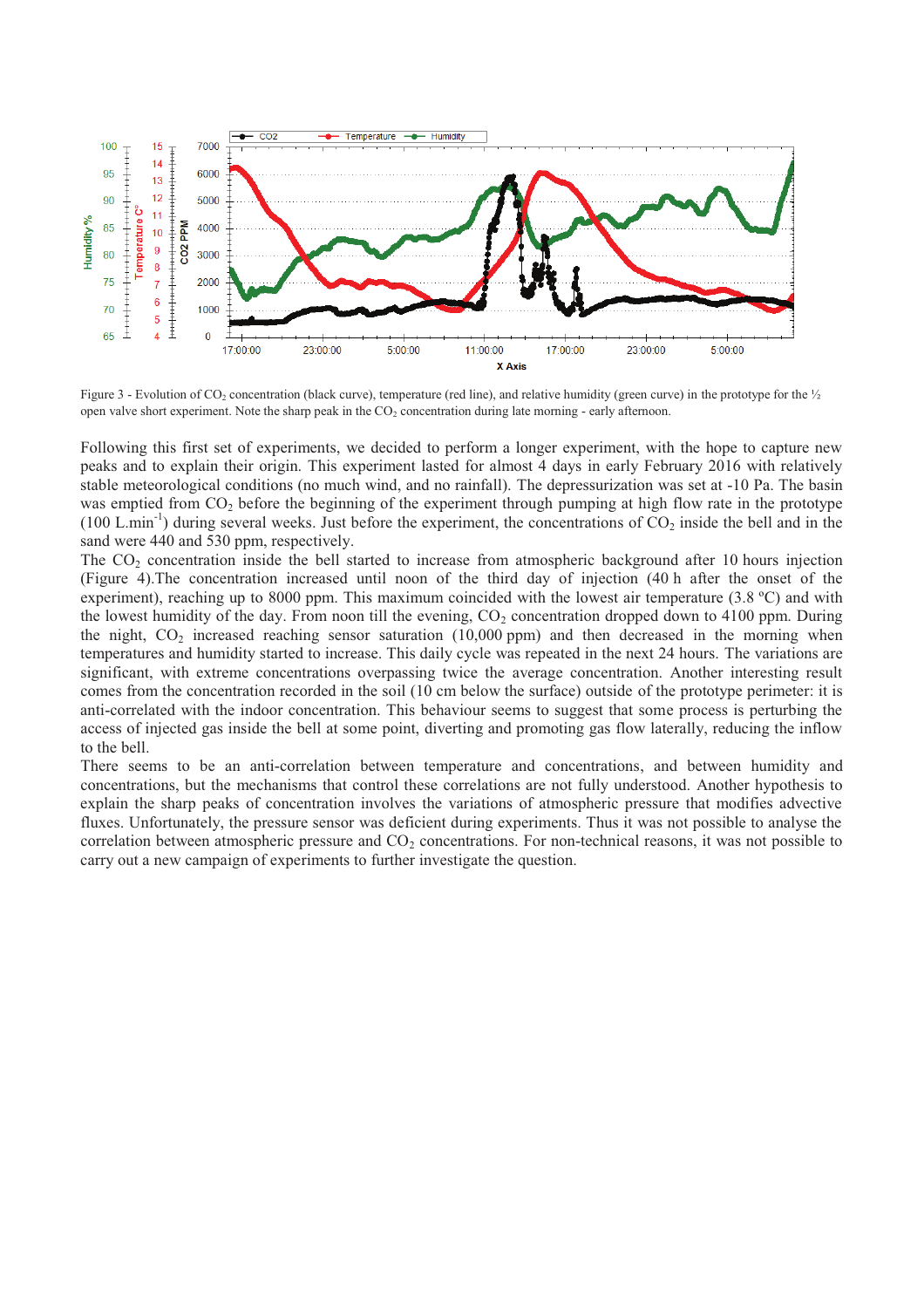

Figure 4 - Evolution of the concentration of  $CO_2$  (green line) and temperature (red line) in the air inside the prototype. Note that the  $CO_2$  Sensor saturated at 10000 ppm=1%.

Modeling of experimental results

#### **Model**

Simulations were carried out using the multiphase and multicomponent simulator TOUGH2 [8] combined with the research module EOS7CA [9]. This module is specifically dedicated to simulate transport of  $CO<sub>2</sub>$  at shallow depth in the saturated and unsaturated zones. It includes the equations of state for a two phase flow (gas and liquid), five components (water, brine,  $CO_2$  or  $N_2$ , a gas tracer, and air) for a system at near ambient pressure / temperature conditions. In this module, both advection and molecular diffusion transport mechanisms are represented for the components (gaseous and dissolved). The effect of gravity is taken into consideration through the advection equation for gas and liquids. This code has already been used to model injection in shallow subsurface injection sites [10,11].

Simulations gave similar results with 3D and 2D radial models. Thus 2D radial models were used in the following (the basin is seen as a cylinder of 16 m² of section). A sensitivity analysis (not shown here) was performed to determine the optimal size of the mesh (compromise between precision and computation time). The cell widths are around 20 cm and the heights around 10 cm. Hydraulic parameters were determined through measures (Table 2).

|                                                | PISCO <sub>2</sub> Soil |  |
|------------------------------------------------|-------------------------|--|
| Permeability $(m2)$                            | $10^{-10}$              |  |
| Porosity (-)                                   | 0.43                    |  |
| $T^{\circ}$ ( $^{\circ}$ C                     | 15                      |  |
| Residual water saturation                      | 0.08                    |  |
| Residual gas saturation                        | 0.01                    |  |
| Soil saturation                                | Residual saturation     |  |
| Van Genuchten ( $\alpha$ ) (Pa <sup>-1</sup> ) | $10^{-4}$               |  |
| Van Genuchten (m)                              | 0.2                     |  |

Table  $2$  - Parameters used for modeling the PISCO<sub>2</sub> soil.

The boundary conditions on vertical and bottom boundaries consist of no-flux. The injection was simulated by imposing a  $CO<sub>2</sub>$  flux in bottom cells at 2 m depth. The upper surface (atmosphere and inside-prototype) is modeled by a layer of cells with infinite volume, such that the boundary condition corresponds to a fixed pressure. Constant atmospheric pressure was imposed in the cells representative of the atmosphere. The depressurization between the prototype and the atmosphere was considered to fix pressure in the cells representative of the prototype. In the prototype, the concentration of  $CO<sub>2</sub>$  is calculated by a simple accumulation model in steady state (as in [4]). This model uses as input the flux of  $CO<sub>2</sub>$  entering the prototype calculated with TOUGH2: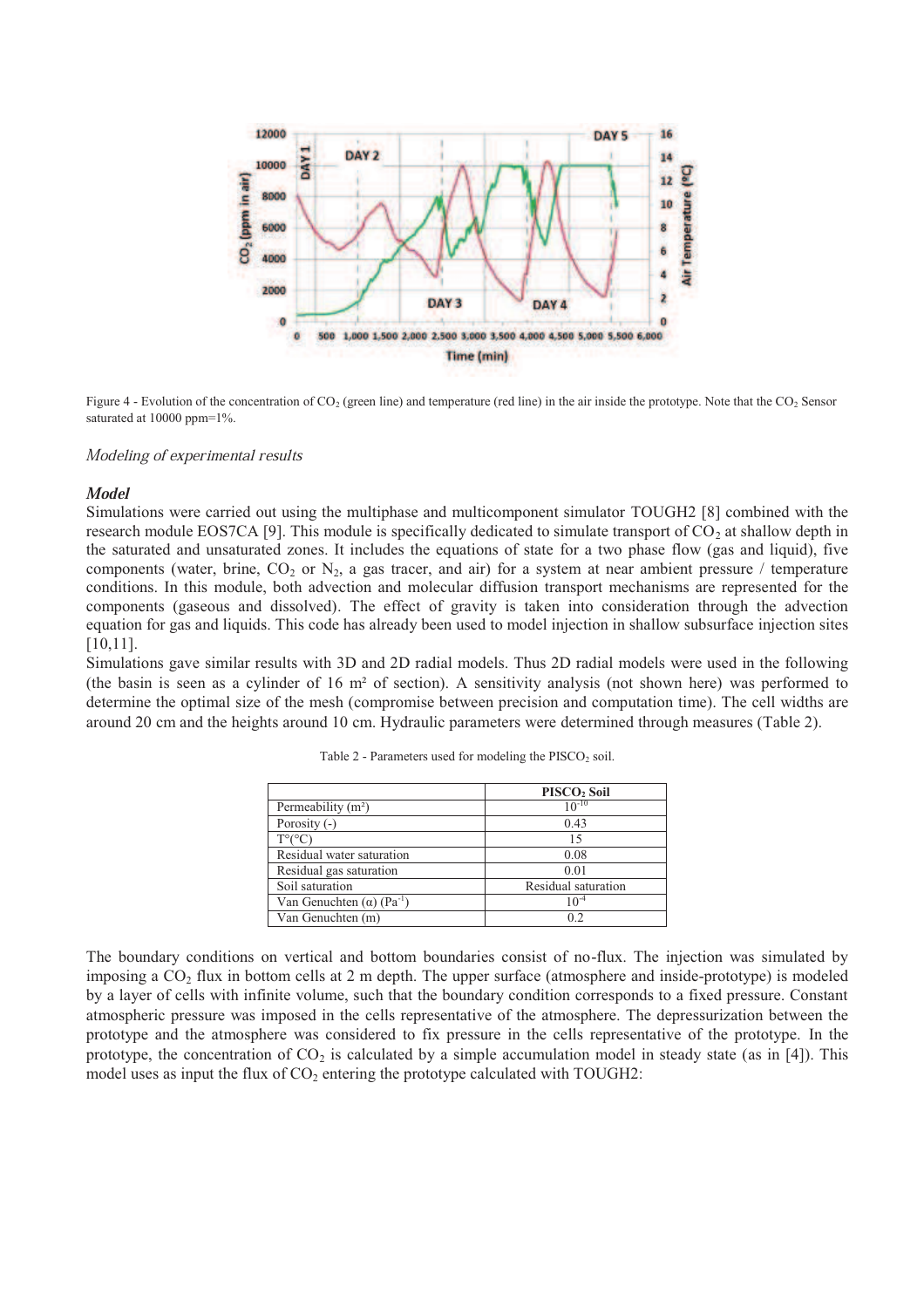$$
C_{in} = C_{out} + \frac{Q_{CO2}}{V \times \rho_{CO2} \times \lambda}
$$
 Equation 1

Where  $C_{in}$  is the resulting concentration in the prototype (% vol.);  $Q_{CO2}$  the flux of  $CO_2$  entering the prototype (g/s); V, the volume of the prototype (here 0.75 m<sup>3</sup>);  $\lambda$ , the ventilation rate of the prototype (s<sup>-1</sup>); C<sub>out</sub> the CO<sub>2</sub> atmospheric background concentration (0.04 % vol);  $\rho$ , the masse volume of CO<sub>2</sub> (g/m<sup>3</sup>).

#### Modeling results for the longer experiment

Several injection configurations were modeled. Here only the results of the longer experiment with depressurization of -10 Pa with valves closed (air renewal=1.36 h<sup>-1</sup>) are presented. Modeling shows that after about 5 to 8 days injection the system is close to steady state. The model with a permeability around 2 to  $3 \cdot 10^{-11}$  m<sup>2</sup> reproduces quite well the average concentration over time into the prototype by comparison to measurement, but does not capture the important variations (Figure 5). At steady state, nearly all the basin is under the influence of the depressurization of the interface. As a consequence, a significant part of the injected  $CO<sub>2</sub>$  (about 50%) is channelized to the prototype while the surface of the prototype is about 1/8 of the basin surface.

The flux entering the prototype is mostly advective due to the pressure gradient imposed by the depressurization system (Figure 6). This flux is the main contributor in terms of resulting concentration. The advective flux of  $CO<sub>2</sub>$ just around the prototype is negative: the soil sucks  $CO<sub>2</sub>$  from the atmosphere, due to the footprint of the lower pressure caused by depressurization in the building. Farther from the prototype the advective flux is nil because of the absence of pressure gradient. The diffusive flux decreases from the center of the prototype to its perimeter. It becomes negative near the walls of the prototype. This could be explained by variations of concentration in soil below the prototype: near the walls of the prototype, the concentration in soil at 10 cm depth is 1%-2% (Figure 7, this value was validated by an experimental measurement) while the average concentration in soil at the center of the prototype is about 3.2%. Thus, at this specific location, the diffusive flux is from the interior of the prototype to the soil outwards. Farther from the prototype the diffusive flux to atmosphere reaches a value of half the average injection flux.



Figure  $5$  – Concentration of CO<sub>2</sub> in the prototype for different permeabilities of the basin. Comparison with measured concentration in the -10 Pa experiment.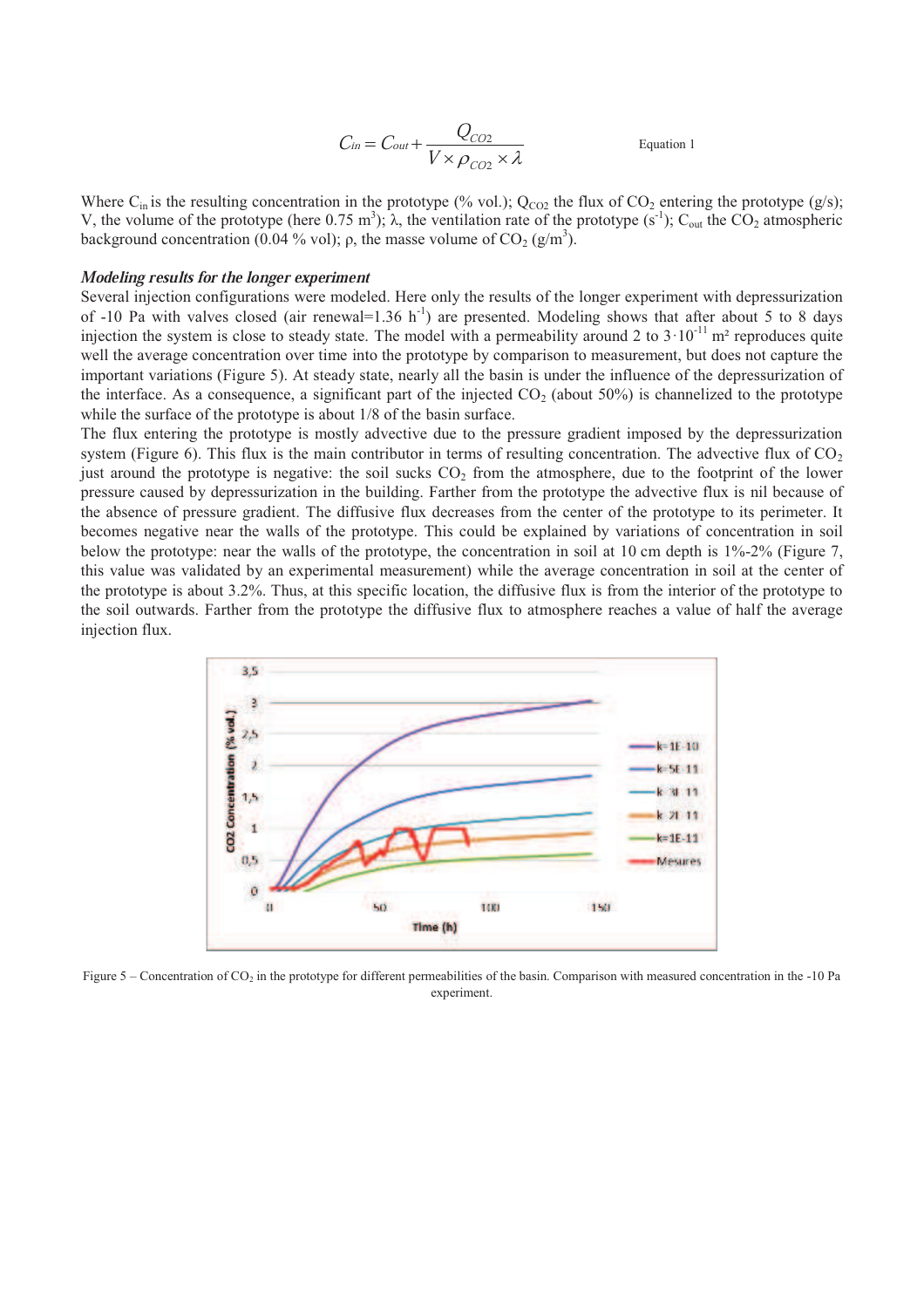

Figure 6 – Flux of CO<sub>2</sub> at the soil/prototype interface and the soil/atmosphere interface at steady state (long experiment, dP= -10 Pa).



Figure  $7 - CO_2$  concentration at 10 cm deep in the basin (-10 Pa) at steady state (model).

From Figure 5 we note that with the permeability used in the base case  $(k=1.10^{-10})$  the increase of concentration is not consistent with observations. It is possible to reproduce the tendency while modifying the permeability of the basin. When permeability decreases, the speed of migration decreases and the increase of concentration in the prototype gets slower. Thus, with a permeability of about  $2-3 \cdot 10^{-11}$  m<sup>2</sup> the model reproduces in average the global tendency in terms of concentration in the prototype. The difference in permeability could be due to the following causes: 1) Soil compaction (due to removing of water from the cell, walking on sand), 2) Modification of the relative permeability due to variation of water saturation.

As a conclusion, the model reproduces the overall tendencies and orders of magnitudes, and enables to better understand the transport mechanisms involved. But it fails to reproduce daily variations observed during the experiment, which is unsurprising considering the modeling assumptions. As already mentioned, environmental conditions (especially pressure variations) during the experiments were missing to perform refined simulations.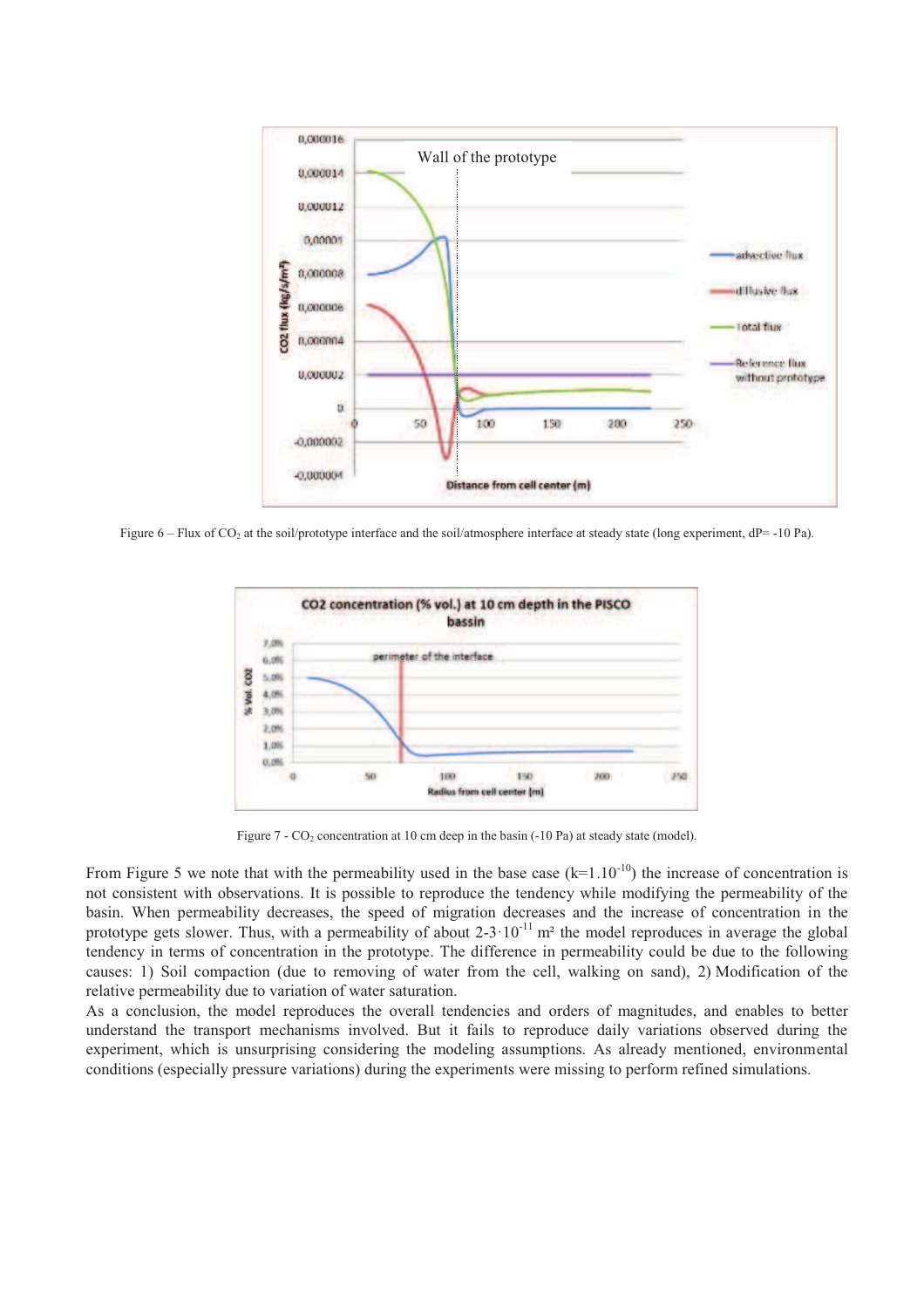# **4. Modeling for risk analysis**

The objective of this section is to perform additional simulations in the view of risk analysis. More precisely, we aimed to:

- Investigate the scenarios defined for risk assessment (section 2), for reference settings, and carry out sensitivity analyses.
- Investigate with models how the pressure could lead to deviations from the average  $CO<sub>2</sub>$  concentration.
- Investigate with building models how other meteorological (wind, temperature) and building parameters (dimensions, foundation type, air permeability of the envelope, ventilation system) influence the indoor pressure field and the ventilation rate and thus the  $CO<sub>2</sub>$  income and the  $CO<sub>2</sub>$  indoor concentration.

# Parameters of the reference setting

A reference slab on grade building is defined. To take into account the variability of buildings, two options are considered for the ventilation system (natural, mechanical) and 3 types of slab tightness are proposed (Table 3). Three types of soils are also considered (Table 4). Three values were also investigated for the vadose thickness (the injection being considered at the basis of the vadose): 5, 10 and 20 m.

|                                          | Reference building                       |  |
|------------------------------------------|------------------------------------------|--|
| Surface of building $(m^2)$              | 100                                      |  |
| Volume of building $(m^3)$               | 250                                      |  |
| Ventilation system                       | Natural ventilation                      |  |
| (2 possibilities)                        | Or Mechanical ventilation                |  |
| Thickness of the slab (m)                | 0.2                                      |  |
| Eq. Permeability of slab $(m2)$          | Highly degraded= $2.\overline{10^{-10}}$ |  |
| (3 possibilities)                        | Intermediate case = $2.10^{-13}$         |  |
|                                          | Good integrity $=2.10^{-15}$             |  |
| Effective porosity of slab (-)           | 0.20                                     |  |
| Thickness of gravel layer (m)            | 0.2                                      |  |
| Eq. Permeability of gravel layer $(m^2)$ | $10^{-9}$                                |  |
| Effective porosity of gravel layer (-)   | 0.30                                     |  |

Table 3 – Properties of the reference building used for modelling of scenarios.

Table 4 – Properties of the three different soils used for modelling of risk scenarios. Un-specified parameters are kept unchanged compared to Table 2.

|                           | Coarse soil  | Average soil | Clay soil |
|---------------------------|--------------|--------------|-----------|
| Permeability $(m2)$       | $\Omega$ -10 | $5.10^{-11}$ | 10-15     |
| Effective porosity $(-)$  | 0.25         |              |           |
| Residual water saturation | 0.15         |              |           |

# Results of the modelling of the scenarios defined for risk assessment, with constant parameters

In this first set of simulations, all parameters are fixed against time (no meteorological variations): for given permeabilities (slab and vadose), for a given leakage flux, for a given depressurization, for a given injection depth, we obtain a single value of the flux entering the building once the steady-state is reached. The dilution model introduced in Equation 1 above can be used to translate fluxes in concentrations, considering a constant ventilation rate. Assuming a constant ventilation rate of 1 h<sup>-1</sup>, the entering flux above which adverse  $CO_2$  concentrations are reached (i.e. content higher than  $3\%$ ) is 0.004 kg.s<sup>-1</sup>. The results of this set of simulations, for given values for the leakage rate and its depth are represented in Figure 8.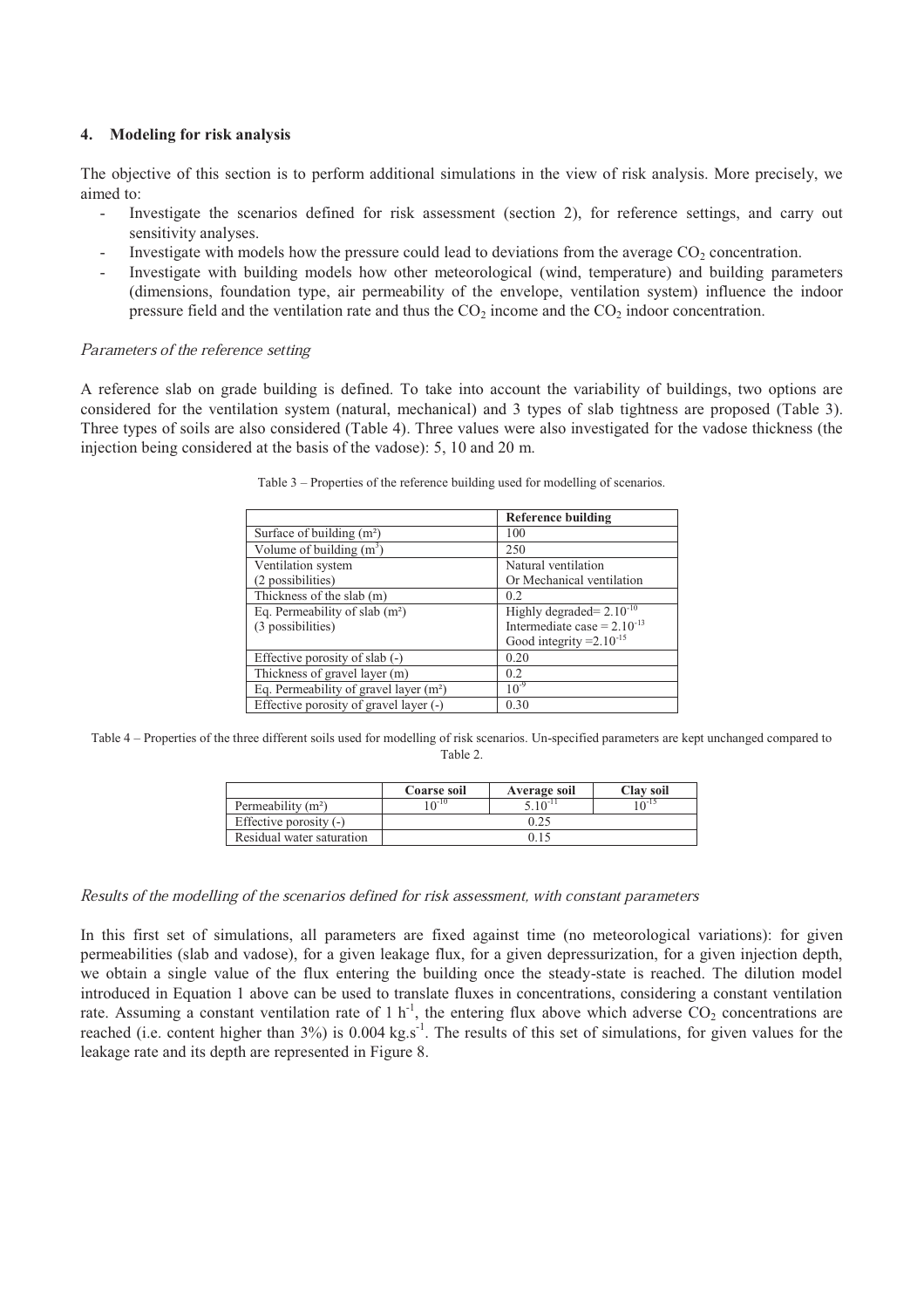

Figure 8 - Flux entering the building for different indoor depressurization values, for different slab and vadose permeabilities (respectively  $k_{\text{dal}}$ ) and k<sub>vad</sub>). Here Q source =0.01 kg/s on a 1 m<sup>2</sup> surface at 10 m depth (equivalent to a flow of about 10<sup>6</sup> g/day).

For  $CO_2$  injection rates around 0.01 kg/s, the flux entering the building can lead to  $CO_2$  concentrations higher than  $3\%$  (assuming a ventilation rate of 1 h<sup>-1</sup>) for unfavorable couple of permeability values and for significant depressurization values (around 20-25 Pa, which is a rare and punctual value). Of course lower values of leakage rates lead to lower entering fluxes. Nevertheless the figures obtained for other leakage rates present similar tendencies: the flux entering the building depends on the depressurization only for very permeable media. When permeabilities decrease, the pressure gradient caused by building depressurization does not propagate into the soil, and the entering flux is only very slightly impacted. When the depth of the leakage source increases, the entering flux decreases. This prior set of simulations confirms the influence of leakage rates and depth, of the slab and vadose permeabilities, and in some cases of the depressurization value.

#### Influence of atmospheric pressure variations

Important variations of indoor  $CO<sub>2</sub>$  concentrations have been evidenced during the experiment. As health effects are mainly related to the maximum of exposure, it appeared necessary to be able to capture and evaluate these extreme values. A new set of simulations was carried out based on the previous one. The initial state for the new set of simulations corresponds to the steady-state previously computed with a constant injection rate and a constant atmospheric pressure. From this initial state, the new simulations are performed by time steps of 1 hour. At each time step, a supervisor modifies the pressure in the cells representing the atmosphere, based on a pressure history previously defined. The pressure in the cells representing the building is also modified to maintain a constant depressurization.

We then created artificial pressure histories, with different magnitude and speed for atmospheric pressure drop, based on observations for the Paris basin. We present below the results obtained for a vadose permeability of  $5 \times 10^{-11}$  m<sup>2</sup>, for an indoor depressurization of 12 Pa, a leakage depth of 10 m and a leakage rate of 0.0028 kg/s (quite low flux). For this situation, with a constant dilution rate of  $1 h^{-1}$ , the steady-state CO<sub>2</sub> concentration in the building remains acceptable: 0.12 % for an intermediate slab permeability  $(2 \times 10^{-13} \text{ m}^2)$  and 0.36 % for a highly degraded slab ( $2 \times 10^{-10}$  m<sup>2</sup>). When subjected to a synthetic pressure history, peaks of CO<sub>2</sub> concentration are observed. The magnitude of these peaks is very high compared to the steady-state average value, as presented in Figure 9: for the intermediate permeability case, the concentration rises abruptly up to several percent (meaning a danger to health), in the range 2-10 % depending on the magnitude of the pressure drop, *i.e.* a factor 20-100 compared to the average concentration. For the highly degraded slab, we do not observe much difference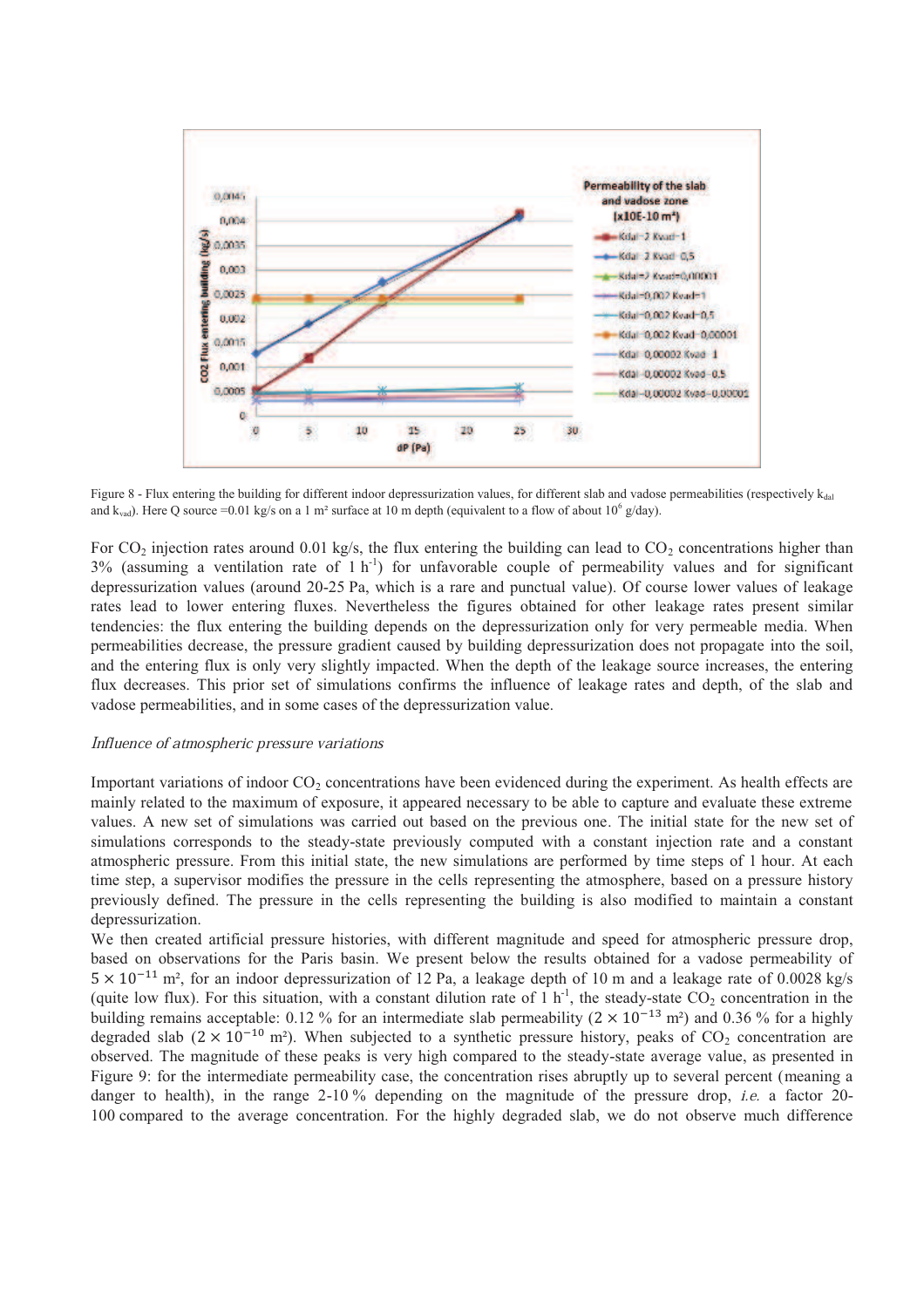between the three pressure histories: the concentration reaches very high values (around 35 %) even for the smaller pressure drop. Further increase is barely possible for larger pressure drops due to the limitations in the quantity of available  $CO_2$ : most of the  $CO_2$  present in the soil has been sucked out due to the pressure drop.

The magnitudes of the observed peaks should be considered cautiously, but in any case the simulations give evidence that variations of atmospheric pressure have a very strong influence on the short-term concentrations in the building. This result constitutes a significant result in the view of risk analysis.



Figure 9 – Impact of atmospheric pressure drop on the  $CO<sub>2</sub>$  concentration inside the building. Dotted lines correspond to the pressure drop history. Plain lines correspond to the CO<sub>2</sub> indoor concentration. Three pressure drop histories are tested, from a rather usual one (pink) to more unfrequent values (green) and to violent meteorological events (violet). Top (a.): low slab permeability, bottom (b): high slab permeability.

#### Influence of building parameters and meteorological conditions

In previous simulations, the ventilation rate and the depressurization in the building were considered as constant. A new set of simulations was performed to address the limitation of these hypotheses. To this purpose the SIREN code developed by CSTB to assess indoor exposure to pollutants such as radon, was used downstream the previously described TOUGH model. Figure 10 illustrates the principle of the weak coupling between both codes. The SIREN code integrates meteorological parameters (temperature, wind, humidity), characteristics of the building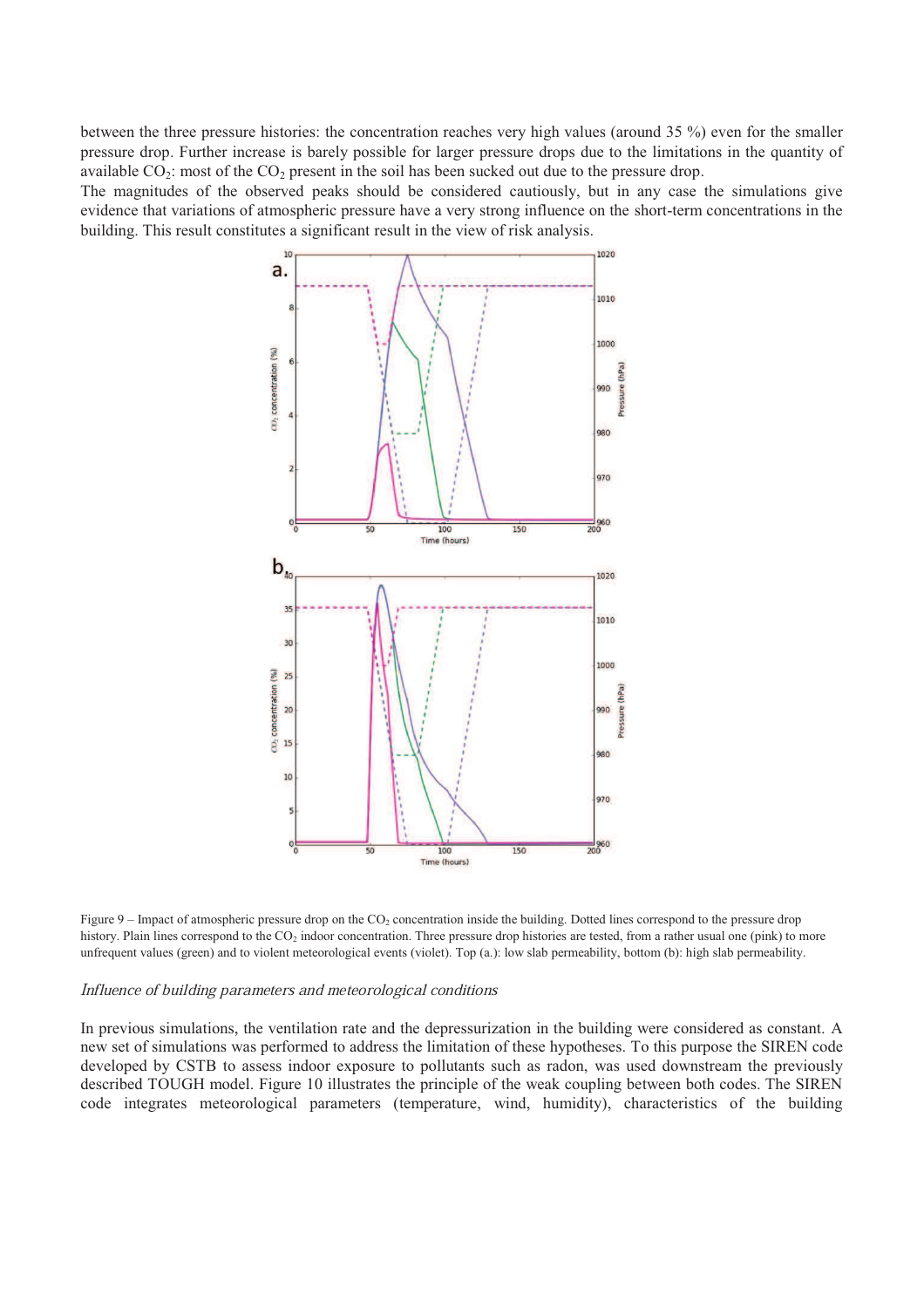(dimensions, foundation type, air permeability of the envelope, ventilation system) to derive the value of the depressurization inside the building and the ventilation rate with a time step of 3 minutes. Knowing the pressure in the building, the SIREN code deduces the flux of  $CO_2$  entering the building through a  $Q_{CO2} = f(dP)$  intrusion law, which is drawn from a set of Tough2/EOS7CA simulations of leakage scenarios. Typical meteorological conditions from the Paris Basin were used.



Figure 10-Modelling approach for calculation of indoor concentration for "typical" variations of meteorological conditions. Parameters that vary with time are followed with (t), other parameters are constant against time.

The SIREN simulations have been conducted over one year, for several injection flux provided by TOUGH simulations and for two buildings scenarios, a building relatively permeable  $(I_4 = 2.5 \text{ m}^3/\text{h/m}^2)$  with a natural ventilation system (cf. old house) and a building more airtight  $(I_4 = 1.7 \text{ m}^3/\text{h/m}^2)$  with a mechanical ventilation system (cf. standard house).

For the SIREN simulation that corresponds to an injection flux of 0.01 kg/s on a 1 m<sup>2</sup> surface at 10 m depth, a vadose permeability of  $5.10^{-11}$  m<sup>2</sup>, and a slab permeability of  $2.10^{-13}$  m<sup>2</sup>, the annual average concentration is around 4527 ppm for the old house and around 4090 ppm for the standard house.

Figure 11 shows an example of  $CO<sub>2</sub>$  concentration evolution during one month (June). On this basis, we can evaluate the orders of magnitude between average and extreme values, considering realistic depressurization and ventilation rates histories. During summer, the indoor concentration could be multiplied by a factor 5 for the natural ventilation building, compared to a factor 1.5 times for the mechanical ventilation building. We can see that the mechanical ventilation system imposes a continuous air renewal that limits the increase of CO<sub>2</sub> concentration especially during the night period. This result could be attenuated considering the opening window airing, which is not taken into account in our calculations.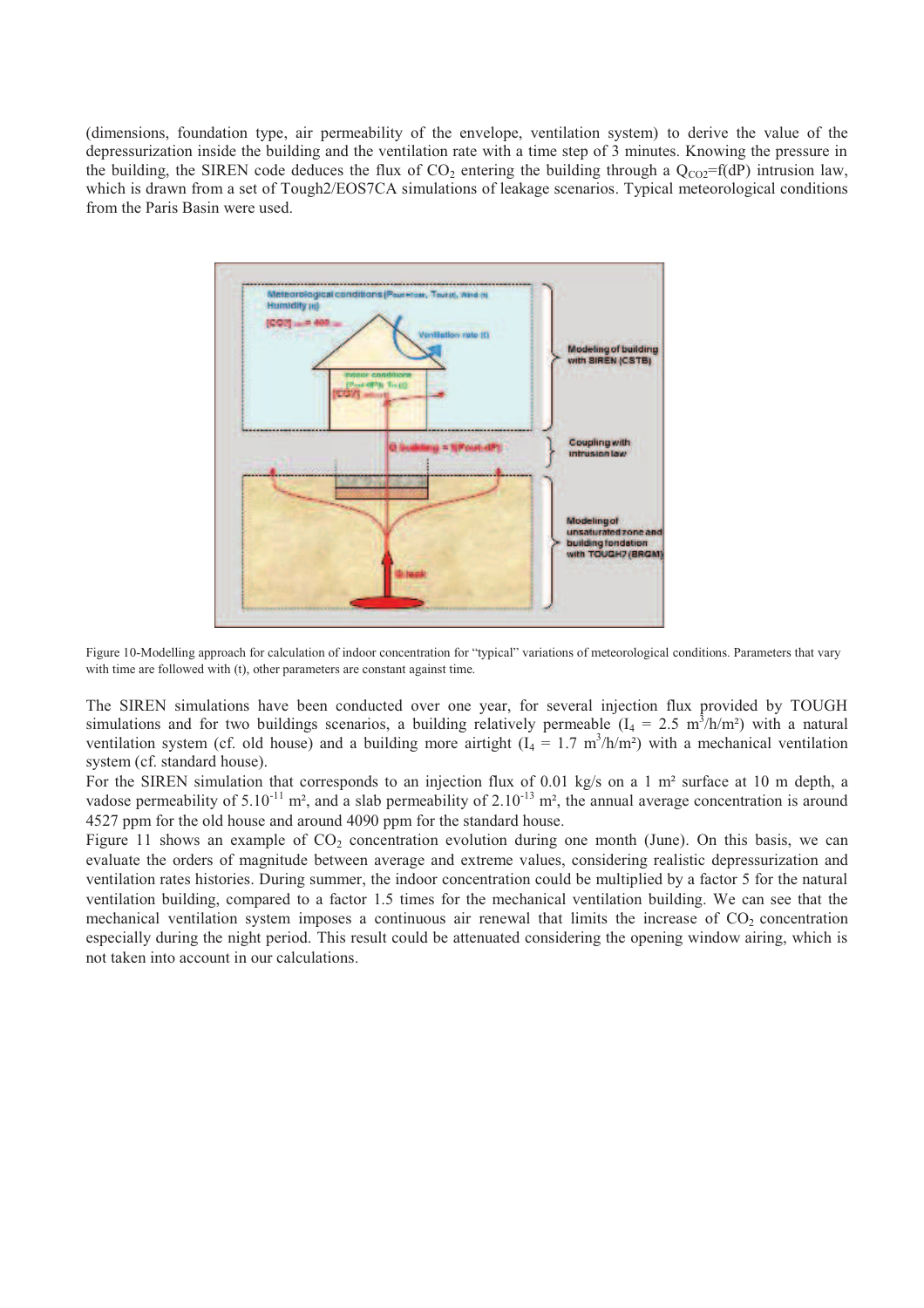

Figure 11- CO<sub>2</sub> concentration in the building over time (example of June month), for an injection flux of 0.01 kg/s, a vadose permeability of 5.10<sup>-</sup>  $11 \text{ m}^2$ , a slab permeability of 2.10<sup>-13</sup> m<sup>2</sup>

Another way to present the annual results is to give the one year indoor concentration distribution as illustrated in Figure 12, enabling to better quantify extreme values to constitute a useful result for risk analysis



Figure 12- CO<sub>2</sub> concentration distribution in the building for the year, for an injection flux of 0.01 kg/s, a vadose permeability of 5.10<sup>-11</sup> m<sup>2</sup>, a slab permeability of 2.10<sup>-13</sup> m<sup>2</sup>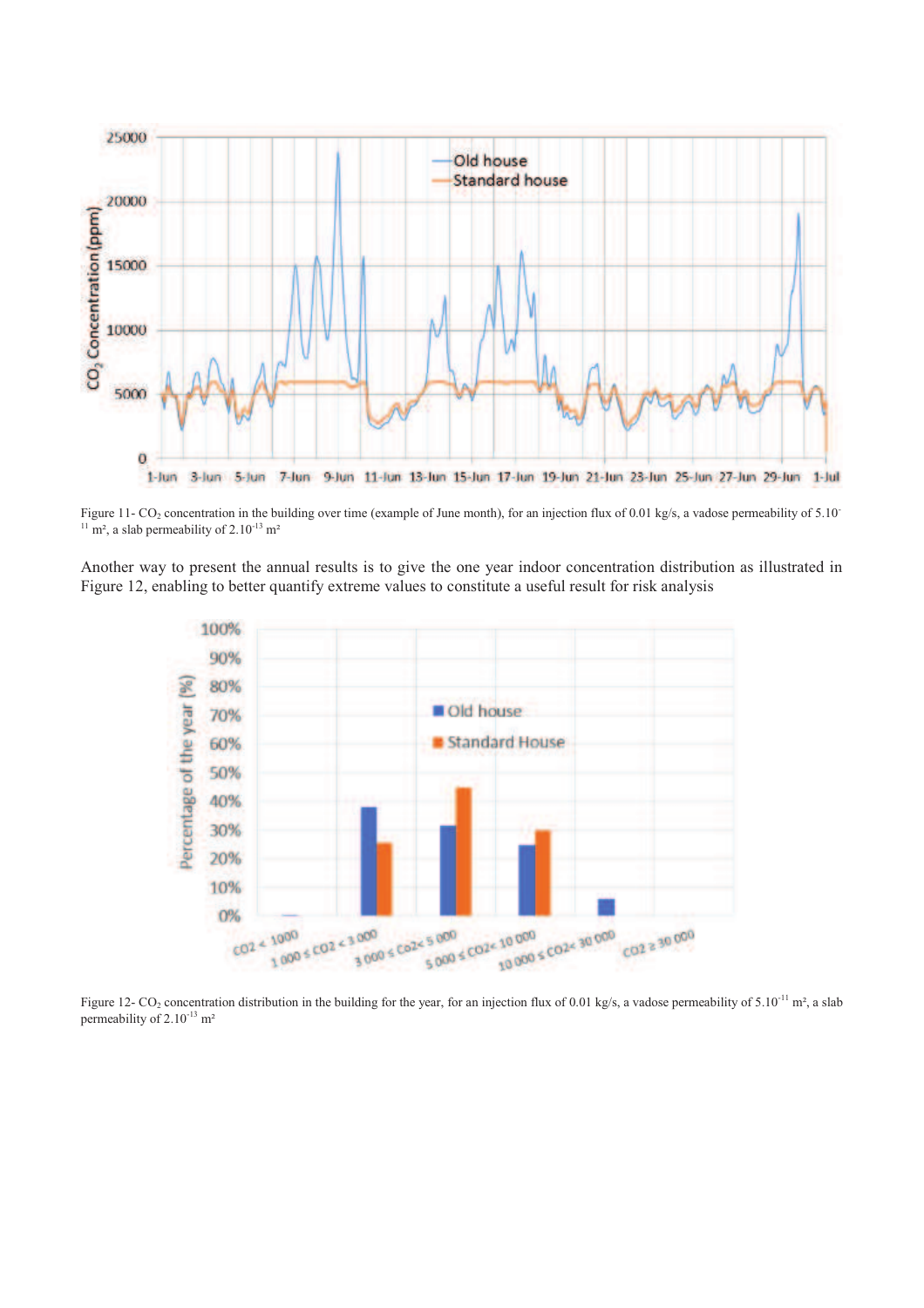# **5. Conclusion**

The representative-scale experiment enabled to better understand the transport and accumulation in the prototype at the PISCO<sub>2</sub> site. The influence of depressurization in the prototype was highlighted through a set of three experiments. An unexpected peak of  $CO<sub>2</sub>$  concentration in the prototype was observed during the first set of experiments. This observation is of prior importance considering the nature of risk. Exposure to  $CO<sub>2</sub>$  can indeed lead to acute risks over very short-term periods. Thus average values do not bring sufficient information, and extreme values need to be evaluated. A new experiment was carried out, motivated by the capture of new peaks, with the objective of quantifying and explaining these peaks. This experiment lasted several days and enabled the record of new peaks. Even if numerous questions remained at the end of the experiments campaign (which could not be enriched for non-technical reasons), the experimental results enabled confrontation with models and brought fruitful directions for further modelling work.

A significant number of simulations were carried out. In a first time these simulations consisted in strengthening and enriching the results obtained previously. Sensitivity analyses on soil and interface parameters confirmed the importance of parameters such as the permeability of the vadose and the slab, indoor depressurization, vadose thickness, leakage flow rate. Numerical models give interesting insights in the understanding of transport mechanisms (namely diffusion and advection) in the different locations, especially at singular points (walls). More sophisticated simulations were then carried out to address the variability of  $CO<sub>2</sub>$  concentrations. The simulations gave evidence that variations of atmospheric pressure have a very strong influence on the short-term concentration in the building. Additional simulations showed the influence of building parameters and meteorological conditions leading to variations in the  $CO<sub>2</sub>$  content in indoor air that deviate significantly from average values. Since the challenge is to capture extremes and not average values, these results constitute significant progress in view of risk analysis.

# **Acknowledgements**

This work was co-funded by ADEME (1394C0032) (the French Environment and Energy Management Agency) through the IMPACT-CO2 project. The authors are grateful to Curtis M. Oldenburg (Lawrence Berkeley National Laboratory) who provided the research code TOUGH EOS7CA.

# **References**

- [1] Bouc O, Bellenfant G, Dubois D, Guyonnet D, Rohmer J, Gastine M, et al. CO2 geological storage safety assessment: Methodological developments. 10th Int Conf Probabilistic Saf Assess Manag 2010, PSAM 2010 2010;2:1023–34.
- [2] Chow FK, Granvold PW, Oldenburg CM. Modeling the effects of topography and wind on atmospheric dispersion of CO2 surface leakage at geologic carbon sequestration sites. Energy Procedia 2009;1:1925–32. doi:10.1016/j.egypro.2009.01.251.
- [3] Diallo TMO, Collignan B, Allard F. 2 D semi-empirical models for predicting the entry of soil gas pollutants into buildings. Build Environ 2015:1–16.
- [4] de Lary L, Loschetter A, Bouc O, Rohmer J, Oldenburg CM. Assessing health impacts of CO2 leakage from a geological storage site into buildings: Role of attenuation in the unsaturated zone and building foundation. Int J Greenh Gas Control 2012;9:322–33. doi:10.1016/j.ijggc.2012.04.011.
- [5] Hepple RP. Chapter 26 Human Health and Ecological Effects of Carbon Dioxide Exposure. Carbon Dioxide Capture Storage Deep Geol Form 2005;2:1143–72. doi:10.1016/B978-008044570-0/50155-0.
- [6] Stenhouse M, Arthur R, Zhou W. Assessing environmental impacts from geological CO2 storage. Energy Procedia 2009;1:1895–902. doi:10.1016/j.egypro.2009.01.247.
- [7] Pearce J, Jones D, Blackford J, Beaubien S, Foekema E, Gemeni V, et al. A Guide for Assessing the Potential Impacts on Ecosystems of Leakage from CO2 Storage Sites. Energy Procedia 2014;63:3242–52. doi:10.1016/j.egypro.2014.11.351.
- [8] Pruess K, Moridis GJ. TOUGH2 User's Guide, Version 2.0, report lbnl-43134 edn, Lawrence Berkeley